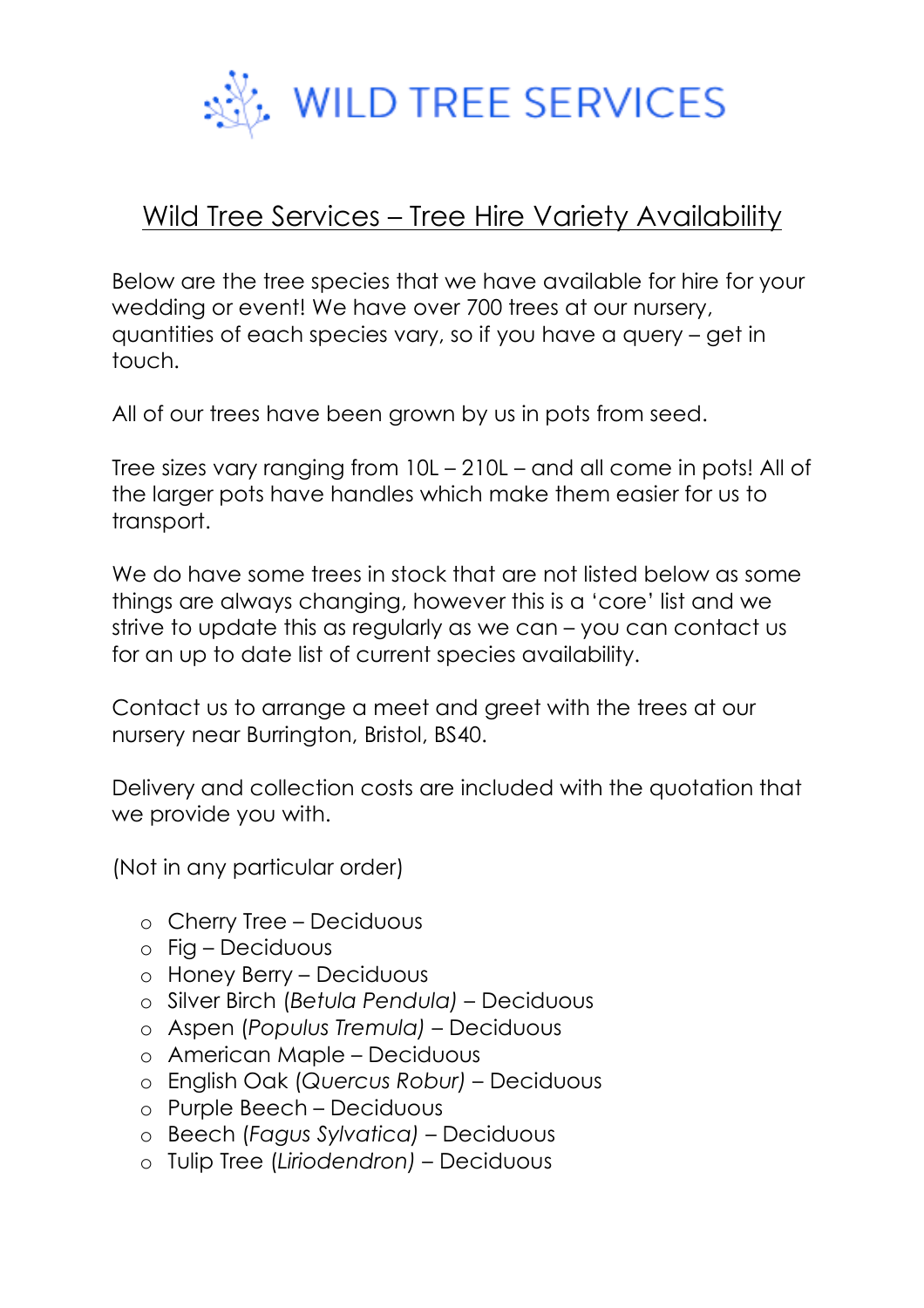

- o Norway Maple (*Acer Plantaniodes)* Deciduous
- o Japanese Maple (*Acer Palmatum*) Deciduous
- o Holm Oak (*Quercus Ilex) –* Evergreen
- o Young Giant Sequoia (*Sequoia Gigantium)* Evergreen
- o Giant Sequoia (*Sequoia Gigantium) 130L Pot* Evergreen
- o Giant Sequoia (*Sequoia Gigantium)* 210L Pot Evergreen
- o Scots Pine (*Pinus Sylvestris)* Evergreen
- o Cedar (*Cedrus Libani*) Evergreen
- o Pine Evergreen
- o Conker Tree Small Deciduous
- o Conker Tree Large Deciduous
- o Walnut Tree Small Deciduous
- o Walnut Tree Large Deciduous
- o Sweet Chestnut Small (*Castanea Sativa)*  Deciduous
- o Sweet Chestnut Large (Castanea Sativa) Deciduous
- o Hazel Nut (*Corylus Avellana) –* Deciduous
- o Horn Beam (*Liriodendron Tulipifera*) Deciduous
- o Black Populus (*Pupulus Nigra)*  Deciduous
- o English Oak Small (*Quercus Robur)*  Deciduous
- o Bay Lauren (*Laurus Nobilis) –* Evergreen
- o Conifer Tree Large Evergreen
- o Plum Deciduous
- o Pear Deciduous
- o Apple Deciduous
- o Cotoneaster Tree (*Cotoneaster Frigidus)* Evergreen
- o Box Tree (*Buxus Sempervirens)* Evergreen
- o Christmas Tree Medium Evergreen
- o Blue Idris Evergreen
- o Sergent's Cherry (*Prunus Sargenti)* Deciduous
- o English Elm Deciduous
- o Yew (*Taxus Baccata)* Evergreen
- o Japonica Fig (*Fatsia Japonica)* Evergreen
- o Balsam Fir Evergreen
- o Goat Willow (*Salex Caprea) –* Deciduous
- o Tree of Heaven (*Ailanthus Altissima)* Deciduous
- o Lilac Tree Deciduous
- o Photinia Red Robin Evergreen
- o Hawthorn (*Crataegus) –* Deciduous
- o Beech (*Fagus)* Deciduous